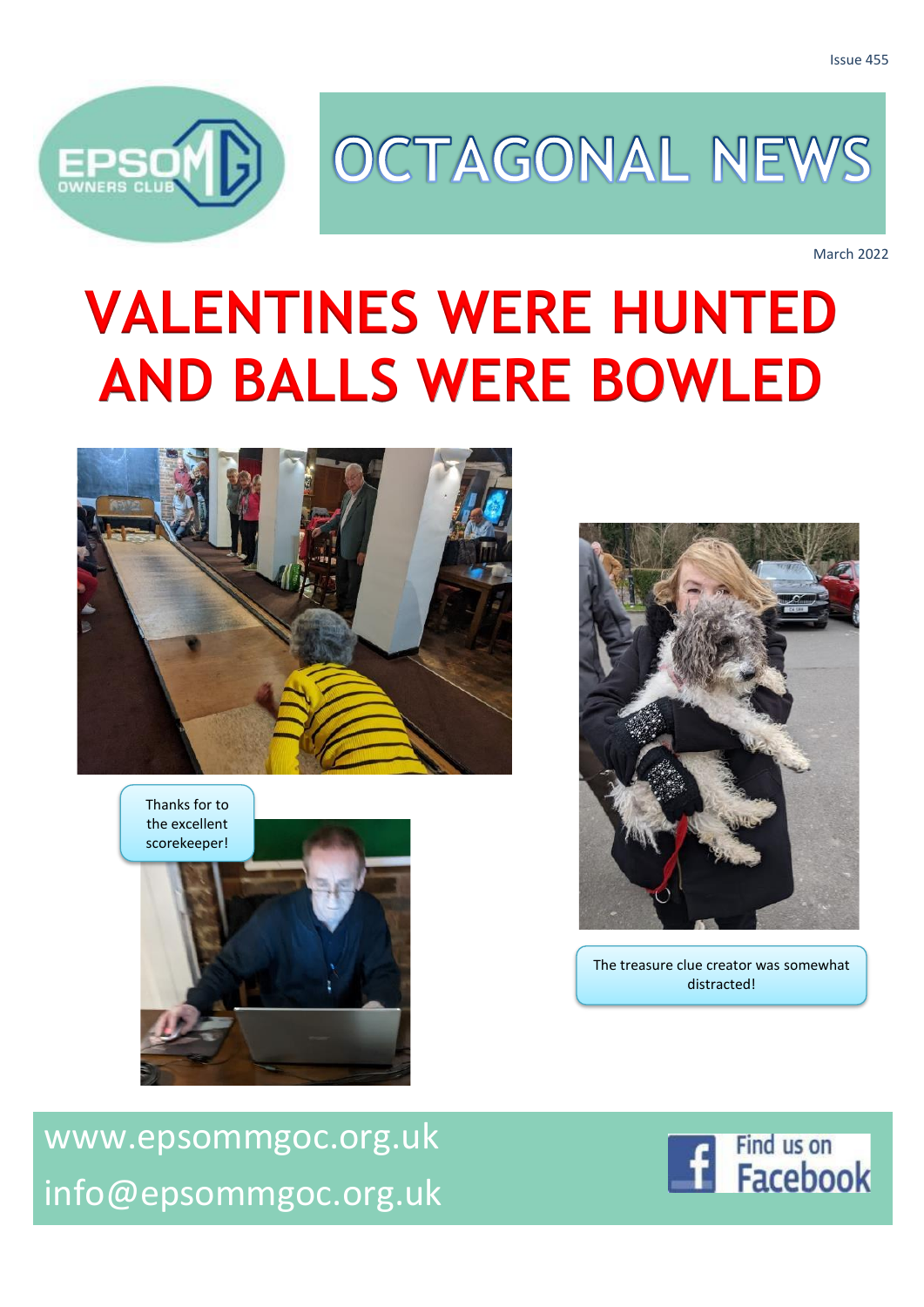## EVENTS

Monthly meetings are on the first Thursday in the month from 7.30pm in The Times Square Room, Sutton United Football Club, Gander Green Lane, Sutton SM1 2EY

## WHAT'S PLANNED

#### Click a name for the contact details if not shown

| <b>MARCH</b> |             |                                                                        |  |
|--------------|-------------|------------------------------------------------------------------------|--|
| Thursday 3   | 7.30pm      | Club Night - Hobbies night                                             |  |
| Tuesday 15   | 12.30pm     | Lunchtime natter - The Pheasant, Dorking Road, Buckland RH3 7BG        |  |
|              |             | To book contact Nigel Taylor                                           |  |
| Saturday 19  | 11am        | Visit to RAF Museum, Grahame Park Way, London, NW9 5LL (NOTE: for      |  |
|              |             | satnav use NW9 5QW). Meet Terry Smith at 11am - more details in Social |  |
|              |             | <b>Scene section</b>                                                   |  |
| Sunday 20    |             | Winchester MGOC Cobweb Spin click here for info                        |  |
| Thursday 24  | From 6.30pm | Evening natter - The Wattenden Arms, Kenley CR8 5EQ                    |  |
|              |             | To book contact Nigel Taylor                                           |  |
|              |             |                                                                        |  |

| <b>APRIL</b> |        |                                                                                |
|--------------|--------|--------------------------------------------------------------------------------|
| Thursday 7   | 7.30pm | Club Night – Bingo                                                             |
| Sunday 16    |        | Brooklands Easter Classic Gathering click here for info                        |
| Saturday 24  |        | National Drive It Day to Lunch at Billy's Bistro followed by live music at the |
|              |        | Royal British Legion, Grub St, Limpsfield RH8 0SJ. Contact Margaret Billinge   |

| <b>UPCOMING EVENTS</b> |                                                                                    |  |
|------------------------|------------------------------------------------------------------------------------|--|
| Weekend 6-9 May        | Club weekend                                                                       |  |
| Sunday 15 May          | MGs in the Park, Solent MGOC click here for info                                   |  |
| Saturday 21 May        | Club stand at Victor Seymour Infants School Car Show and Spring Fair, Denmark Road |  |
|                        | Carshalton SM5 2JE - contact Paul Colman                                           |  |
| Thursday 9 June        | Club Night - FOR YOUR DIARIES AS THE MEETING WILL BE MOVED TO THE SECOND           |  |
|                        | THURSDAY IN JUNE BECAUSE OF JUBILEE CELEBRATIONS AT SUFC                           |  |
| Sunday 12 June         | Bromley Pageant click here for info                                                |  |
| Sunday 12 June         | Southampton & New Forest MGOC New Forest Run click here for info                   |  |
| Sunday 19 June         | MGs in the Park, Cotswold Wildlife Park. Click here for more info                  |  |
| Saturday 16 July       | Club stand at Whiteley Village - contact Paul Colman                               |  |
| Sunday 17 July         | Surrey Run to www.milestonesmuseum.org.uk/                                         |  |
| Weekend 19-21 August   | MG & Triumph weekend Stafford showground triumphandmgweekend.com/                  |  |
| Weekend 26-28 August   | Silverstone Classic www.silverstone.co.uk/classic-car-clubs                        |  |
| Sunday 4 September     | WSMGOC South Downs Run wsmgoc.co.uk/south-downs-run.html                           |  |
| Sunday 25 September    | MGB at 60, British Motor Museum Gaydon click here for info                         |  |
| Weekend 11-13 November | National Classic Car Show, NEC Birmingham www.necclassicmotorshow.com/             |  |
|                        |                                                                                    |  |

DATE FOR THE DIARY January 28<sup>th</sup> 2023 – Dinner Dance and Annual Awards

*All events are undertaken at Members' own risk*

CUT-OFF FOR THE NEXT NEWSLETTER IS SATURDAY 19 MARCH

Send any entries or photos to **kimshros@gmail.com** 

Copies of this newsletter and back issues can be download from th[e Newsletters section](http://www.epsommgoc.org.uk/epsom-mgoc-newsletters/) of the website

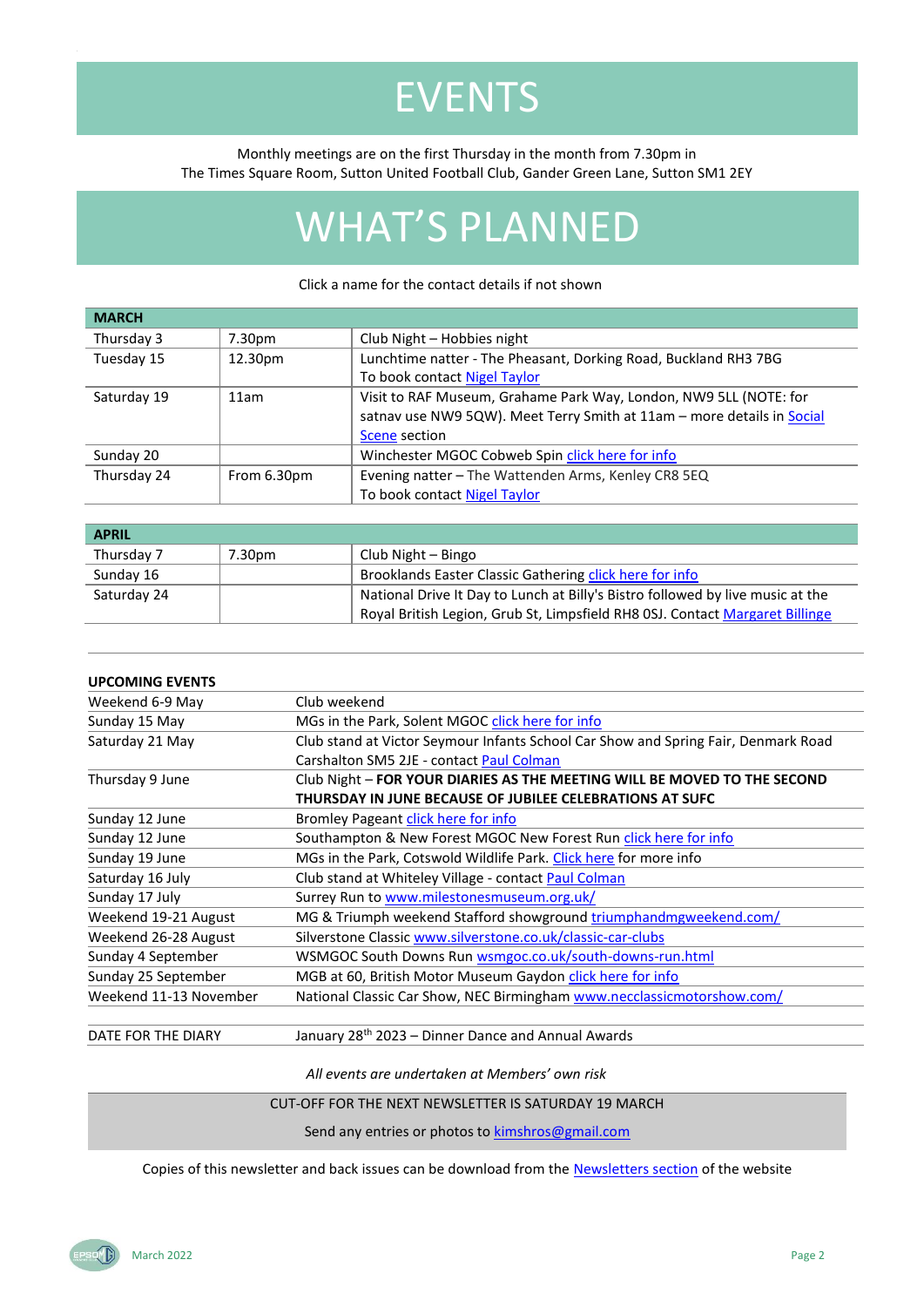## EDITOR'S ETCHINGS

Hello everyone. It's starting to look a little spring-like, despite the awful storms last month. Cleo thought it had been raining sticks and was in doggie heaven! The woods on Epsom Downs took quite a hit and we spent some while picking our way through the debris starting with opening the back gate to find a tree across the path onto the Downs - Teddy found his way under whilst Cleo stood and cried!

What fun the lovely film of the 1965 Targa Florio Road Race was at the last meeting, I must confess I thought it might be a little dull but how wrong I was. I found myself experiencing a curious mixture of hilarity and incredulity at the total lack of any safety considerations, not only for the drivers but the spectators. If you missed it, there's quite a few clips on YouTube which might be worth checking out.

How lovely to be able to meet up with members again. We took part in the Hunt the Valentine - it seems it is possible, to get two huge people and two terriers in a TF, albeit with a bit of grumping from both dogs! Thanks to the amazing creators of the Run – well done them. Also, thanks to Margaret Billinge for arranging the excellent evening of bowling and buffet and to Kev for taking the scores – although how he made our team come last is entirely beyond me!



See you for more MGing now we can get out and about.

Kim

## MEMBERSHIP MUSINGS

I am pleased to say that membership renewals still roll in and if you haven't renewed, do remember that this is the last month where the Membership Renewal Form will appear in the Newsletter. Copies can be found on our website or by approaching the Membership Secretary for a form.

At the time of writing, we have some 83 renewals for the year and welcome to Maurice Burge from Sutton, owner of a red MGB roadster from 1978 in good condition, who joined at the start of February.

The Club provides great value to members for the small subscription of £10 a year for 1 or 2 people and do remember to chat to any prospective MG owners to see if they would like to join our Club.

Malcolm

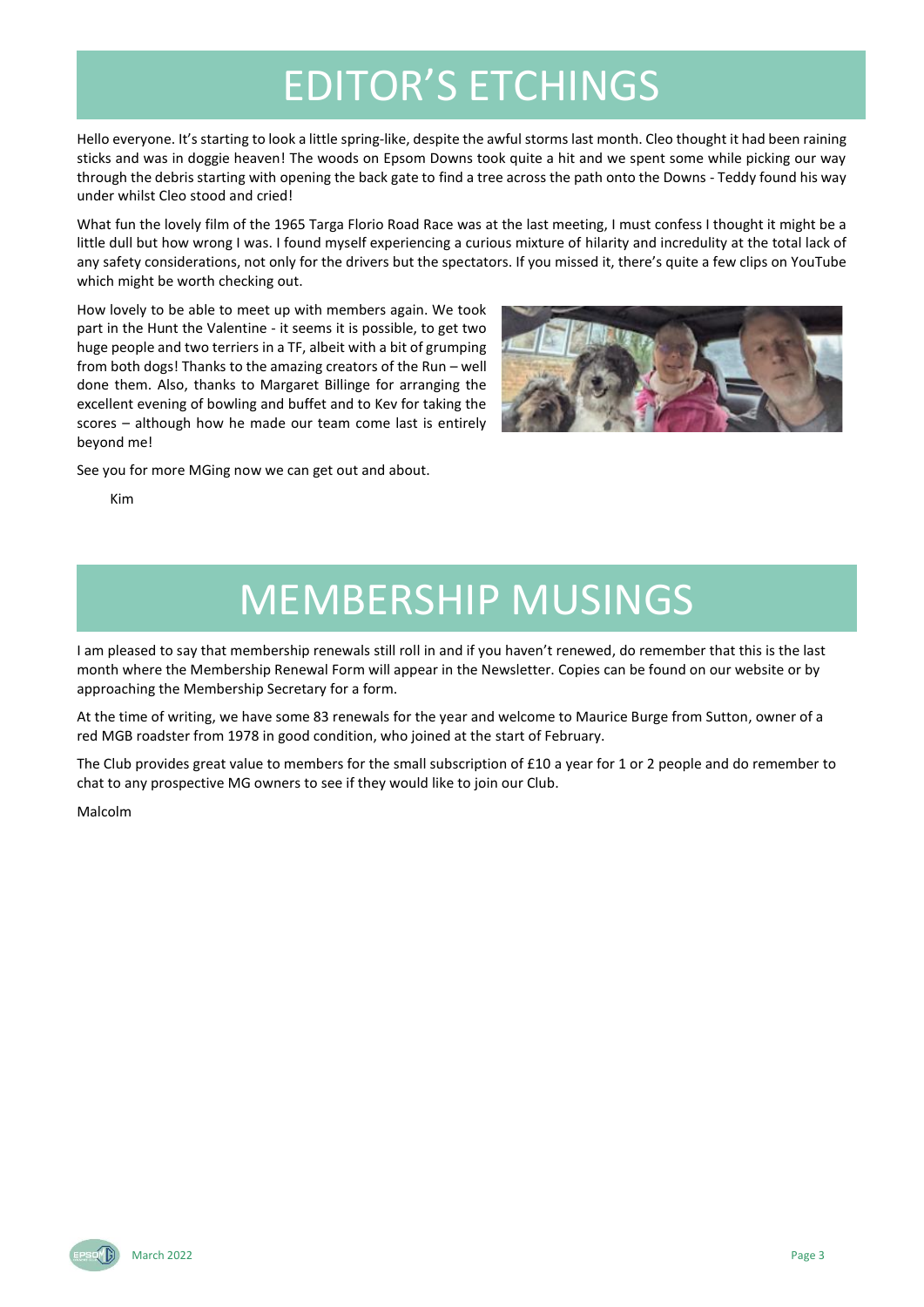## SOCIAL SCENE

<span id="page-3-0"></span>**Saturday 19 March -** Visit to the RAF Museum, Grahame Park Way, London, NW9 5LL – NOTE for satnav use NW9 5QW. There is no charge for this event, and you can meet your host, Terry Smith, outside the venue - he suggests wearing something with an MG logo so he can recognise you if he does not know you, although I am sure Terry will be wearing regalia so you will be able to find him! There is a café for coffees and light refreshments. If you are driving to the venue, there is information about car parking charges on their website [www.rafmuseum.org.uk/london/plan-your-day/car](file:///G:/My%20Drive/Data/MG/Newsletters/Archive/www.rafmuseum.org.uk/london/plan-your-day/car-parking-charges/)[parking-charges/](file:///G:/My%20Drive/Data/MG/Newsletters/Archive/www.rafmuseum.org.uk/london/plan-your-day/car-parking-charges/)

**Sunday 24 April –** This date sees National Drive It Day [\(www.fbhvc.co.uk/drive-it-day\)](http://www.fbhvc.co.uk/drive-it-day) so why not drive your MG to a late lunch at Billy's Bistro at the Royal British Legion, Grub St, Limpsfield RH8 0SJ at 2 for 2.30pm. The cost per head is £14 for your choice of roasts or veggie option, followed by live music from 4-7pm. If this event proves to be popular above 12 people wishing to come, we will need to pre-order lunch but there is no upper limit on numbers attending. Hopefully the weather may be good, and we can also sit outside.

Happy Socialising, Margaret.

For those of you who took part, here are the scores from bowling:

| <b>Teams</b> | <b>Points</b> |
|--------------|---------------|
| Team A       | 132           |
| Team B       | 147           |
| Team C       | 173           |
| Team D       | 171           |
| Team E       | 141           |
| Team F       | 153           |

| <b>Name</b>       | <b>Total</b> |
|-------------------|--------------|
| Leslie F.         | 40           |
| Derek             | 38           |
| Nigel             | 37           |
| Carole            | 36           |
| Jane Mariner      | 36           |
| Peter             | 35           |
| Kevin             | 34           |
| Jan B.            | 33           |
| lan B.            | 33           |
| Fiona             | 32           |
| Ann               | 32           |
| Margaret C.       | 32           |
| Dave              | 31           |
| Margaret Brown    | 31           |
| John              | 30           |
| Richard           | 30           |
| Joyce             | 30           |
| Kim               | 29           |
| Tom               | 29           |
| lan M.            | 29           |
| Jane Mawer        | 27           |
| Margaret Billinge | 27           |
| Linda             | 26           |
| Diane             | 25           |
| Pam               | 23           |
| Lesley M.         | 16           |

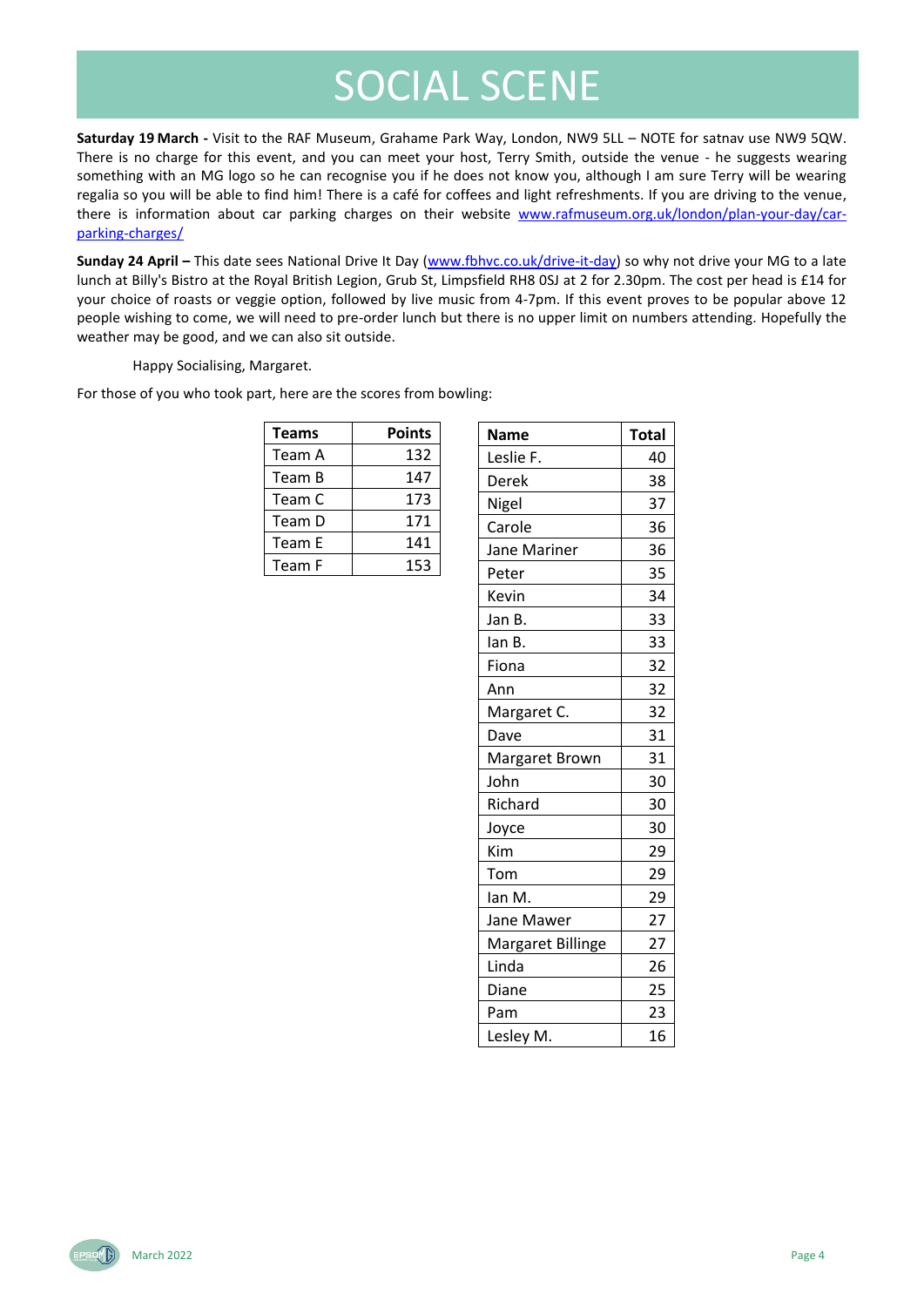## CHAIRMAN'S CHATTERINGS

I wish to thank all those members who have been asking how Doreen is getting on and sending their best wishes to her. All the scans and tests are back and there are no areas of concern but we are no further forward with any resolutions, particularly relief of her back pain.

#### **Hunt the Valentine**

Congratulations to new members Paul and Helen Webb who were the winners of the Hunt the Valentine. We have not met them yet and hope they are at the March monthly meeting to receive their winners' trophy.

#### **Dinner Dance and Annual Awards 2023**

We have now booked the date for the 2023 Dinner Dance and Annual Awards. This will again be held at the Kingswood Golf and Country Club and will be on Saturday,  $28<sup>th</sup>$  January 2023, so put the date in your diaries.

That's all from me this month, keep well and keep safe. Eric

## SECRETARY'S SCRIBBLINGS

We started February with an excellent club night, looking at a film of the1965 Targa Florio Road Race in Sicily. A fascinating insight into motor racing at a time when safety was not a major issue, and risk assessments hadn't even been considered.

We had a good turnout for the ever popular Hunt the Valentine, which ended with a lunch at The Plough in Leigh. There were two natters last month, one at lunchtime and one in the evening. The natters are a nice way to meet and chat in smaller groups than at the normal larger meetings.

On the 19th of February 30 members enjoyed an evening of skittles at the Limpsfield Royal British Legion. As always we were made very welcome by the staff and enjoyed a buffet mid evening. Thanks to all who helped out on the night, and a particular thank you to Kevin for taking care of the scoring on his computer.

March starts with our club night - a hobbies night, where some of the members share their hobbies and interests. Nigel T has organised another couple of natters and on Saturday 19th we have a trip planned to the RAF Museum in Hendon, hosted by Terry Smith

I mentioned last month that we are planning a full programme this year and so far this is looking very positive. A lot of our regular and favourite shows where we have a club stand have stated their intention of running again this year. These include the popular Carshalton Park and Whitely village (there is more information in the Club Stand section of this newsletter). We are still waiting for confirmation of dates on some, but hopefully by next month we can start filling up our diaries with events.

Nigel Taylor is also arranging a Club Spring Weekend for the 6<sup>th</sup>-9<sup>th</sup> May. Details of the weekend and his contact details are also in this newsletter.

Ethanol in petrol has caused a few worries and concerns and advice sometimes appears confusing and contradictory. In the UK, the options at present are E5 or E10. E5 has a maximum of 5% ethanol and E10 a maximum of 10%, however, this doesn't give a true reflection. Petrol with NO ethanol in it is still classed as E5 and petrol with anything above 5% would be called E10 but it is even more confusing than that. Shell, for example, have no ethanol in their unleaded Synergy Supreme and Unleaded 97, but is still classes as E5. The petrol companies also have issues with supply, so even the ethanol free Shell, if purchased in the west country or Deeside area of Scotland will probably contain some ethanol. The specifications are changing daily and will be further changed by demand and supply issues. If you inadvertently put E10 into your car, the advice is not to panic, but as soon as possible fill up with E5 to reduce the ethanol strength.

If you travel to the EU, be aware that they have a lot more ethanol in their petrol and this could cause serious damage to our cars. They have cars built or adapted to run on 'flexi fuel' with a high ethanol level of 85%, and France is leading the way in this. About 1 in 4 garages in France now offers E85 petrol, please don't confuse thus with E8.5.

Happy motoring, Richard

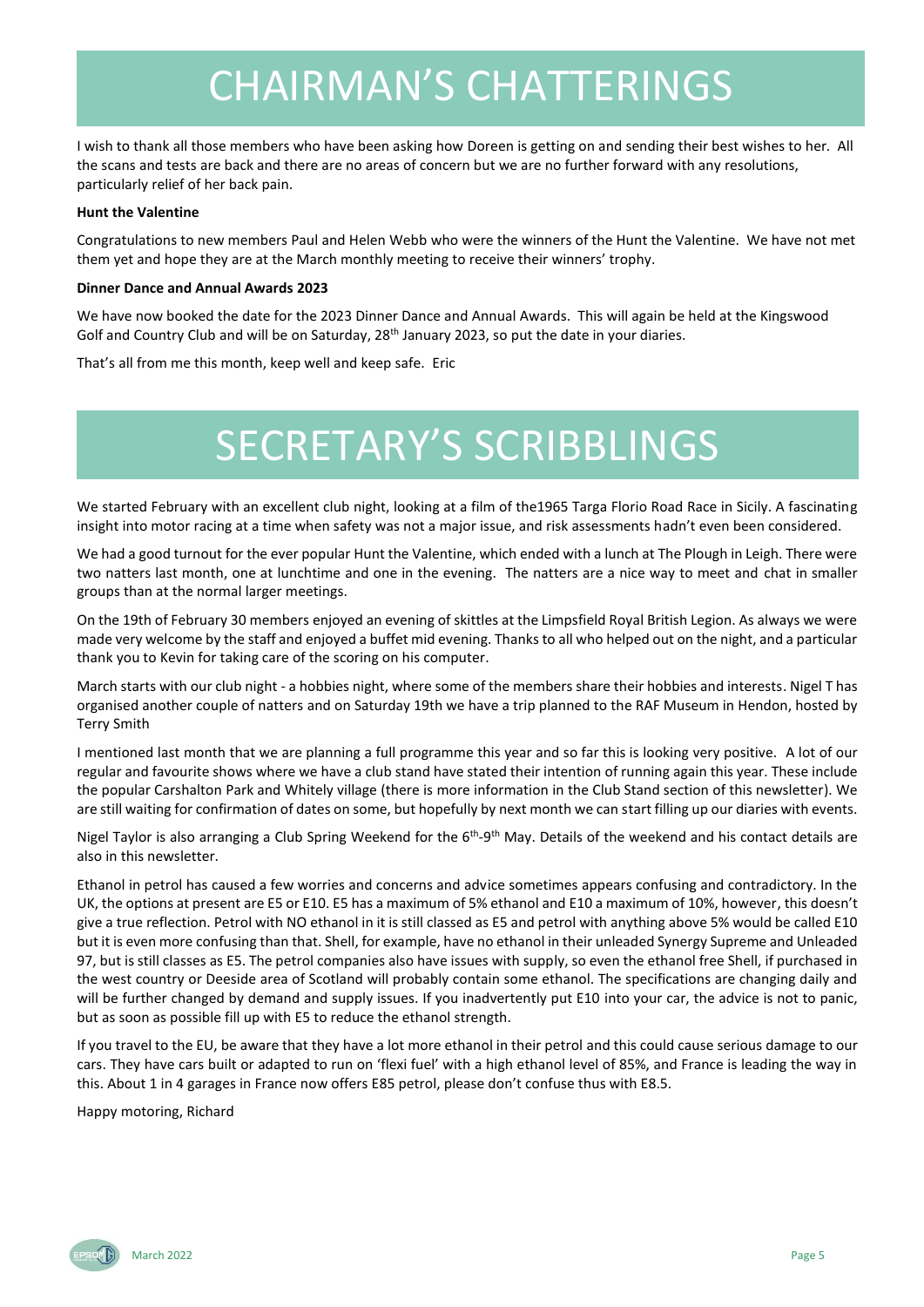## CAR EVENTS

### **Mothballs Run 30th January**

The Club was delighted to have 59 members attending our first run of the Year. Regrettably, The Lamb Inn could only host 43 for Lunch so some members went to The Star at Rusper or made alternative arrangements. The weather was good and many people enjoyed a delightful run of 32½ miles.

### **Hunt The Valentine**

Although the weather wasn't kind to the Club, this was a great event organised by Harry and Jan Cassar and Paul and Debbie Nattrass. Some 18 vehicles did the run and we were joined by other members who went direct to The Plough at Leigh for lunch. The clues were challenging and entertaining, backed up by a good route through the Surrey Hills. The results below show that new members Paul and Helen won the competition and, as this was their first event with the Club, special congratulations to them.

| Results (total available marks 39) |      |                               |      |  |
|------------------------------------|------|-------------------------------|------|--|
| <b>Epsom MGOC members</b>          |      | <b>MGCC SE Centre members</b> |      |  |
| Paul and Helen Webb                | 35   | Bill and Karen Munro 34       | 34   |  |
| <b>Malcolm and Marlene Childs</b>  | 34.5 | Peter and Georgina Begbey 33  | 33   |  |
| Pam and Tony Pearse                | 32   | Nigel and Miranda Smith 32.5, | 32.5 |  |
| Tony and Shirley Briant            | 30.5 | Fred and Angie Vickers 31.5   | 31.5 |  |
| Kim Shrosbree and Tom Pope         | 30   | Chris and Janice Leigh 29.5   | 29.5 |  |
| Jane Mawer and Dave Chapman        | 30   | lan and Paula Russel 26.5     | 2.5  |  |
| Les and Frances Hudson             | 25   |                               |      |  |
| Les and Sue Harvey                 | 23.5 |                               |      |  |
| Margaret Coxon and Joan Greenwood  | 23   |                               |      |  |
| Rob and Sue Firmstone              | 23   |                               |      |  |
| Jerramy and Debbie Sharpe          | 22   |                               |      |  |
| Nigel Taylor and Pam Pead 16.5     | 16.5 |                               |      |  |

| ailable marks 39)             |      |  |
|-------------------------------|------|--|
| <b>MGCC SE Centre members</b> |      |  |
| Bill and Karen Munro 34       | 34   |  |
| Peter and Georgina Begbey 33  | 33   |  |
| Nigel and Miranda Smith 32.5, | 32.5 |  |
| Fred and Angie Vickers 31.5   | 31.5 |  |
| Chris and Janice Leigh 29.5   | 29.5 |  |
| lan and Paula Russel 26.5     | 2.5  |  |

Regrettably, we lost 4 cars before the event started but you can see how close it was and Epsom MGOC placed 1<sup>st</sup> and 2<sup>nd</sup> overall. Prizes were awarded to  $1^{st}$  and  $2^{nd}$  in both categories and we were pleased to have the SE Centre Car Club join us for the event.

You will see elsewhere in the newsletter that Nigel Taylor is organising a Club weekend in May, don't miss out on your place and don't forget to book your spot for our Surrey Run on Sunday 17<sup>th</sup> July. Also, do remember that some members will be going to lunch and jazz in Limpsfield on Sunday 24<sup>th</sup> April which is National Classic Car Driving Day and a good event to get out your car and enjoy a lunch as well.

Do keep an eye on our up to date information on Page 2 of this newsletter where we also provide details of other MG and classic car events.

Malcolm, Membership Secretary

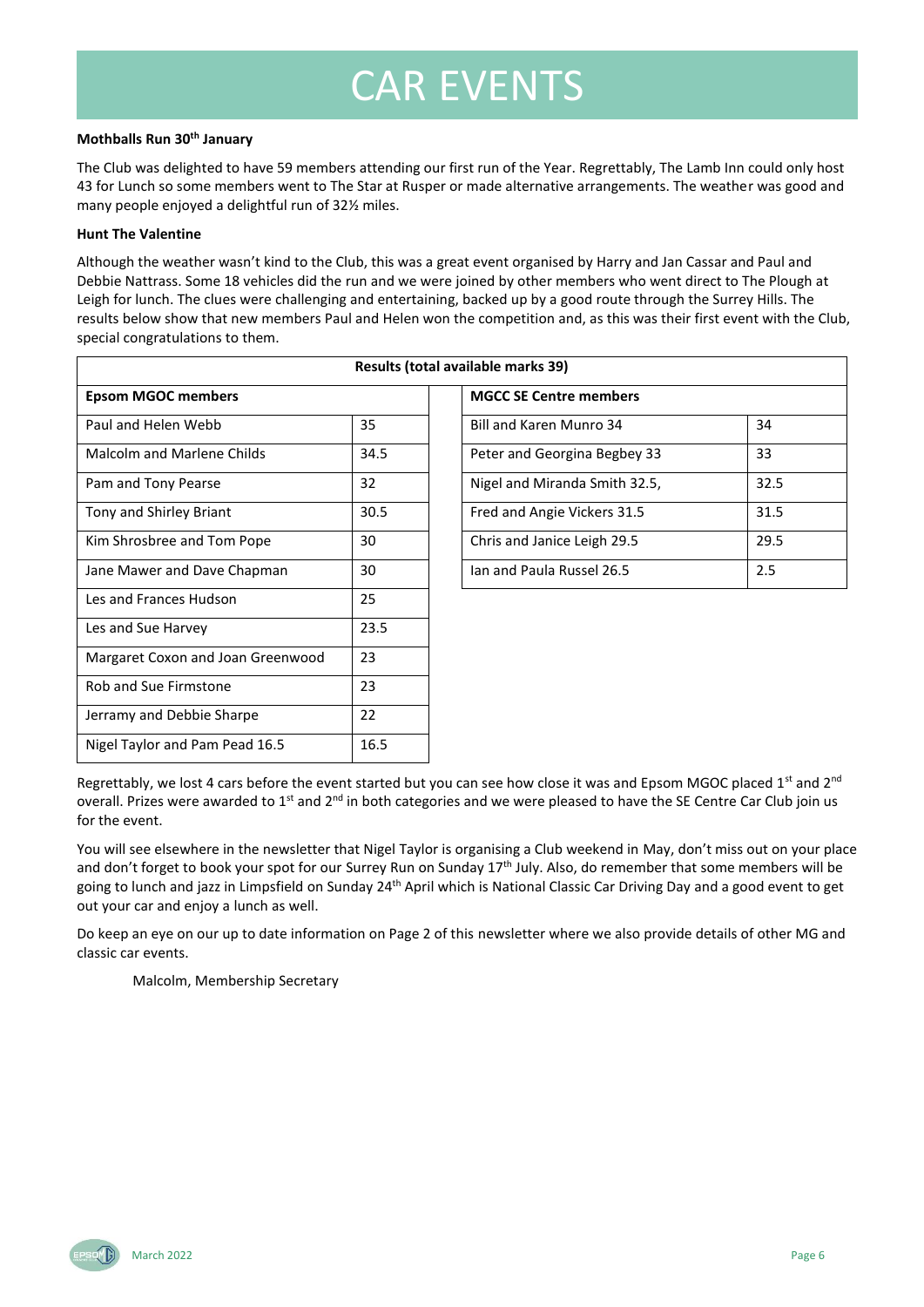## NATTERS NEWS

Natters are a great way for members to get together for a chat and a bite to eat at a local pub. New members are especially welcome, do come and join us and meet some of your fellow MGers. We rarely talk about cars but enjoy lots of other chat!

As Natters are a meal and drink at a local pub, these are always booked with the venue in advance. If there is no interest in a particular date, I cancel the booking about 5 days before so, if you would like to come along, contact me to book your place and make sure the pub has room for us rather than just turning up. My number is 07584 575 695 and my email is [nigel.taylor1@btinternet.com](mailto:nigel.taylor1@btinternet.com)

Here are the upcoming natters:

- Tuesday 15th March from 12.30pm @ The Pheasant, Dorking Road, Buckland RH3 7BG
- Thursday 24th March from 6.30pm @ The Wattenden Arms, Kenley CR8 5EQ

Looking forward to nattering! Nige T

#### **EPSOM MGOC WHATSAPP GROUP**

I also run our WhatsApp group which members use to keep in touch and to share information or funnies. Members of the group sometimes even meet up for coffee at a local garden centre or cafe.

If you want to join the WhatsApp Group, please text me on 07584 575695, giving your name(s) email-address and phone number, so I can add you to the group.

Nige T

## CLUB STAND

After what seems like a lifetime, things are slowly coming back to life and mutterings of club car displays are becoming a reality.

For members who have not joined us at a club stand before, it is a great opportunity to show off your MG to the public at fetes and fairs, village days and charity events in the local area. You can bring a picnic or take advantage of the food offerings at the event. Unless stated, tea and coffee are provided and you usually get free entry.

For information about any car stand, or to book your place, contact Paul Coleman on 01483 423169 or drop him an email to [paaablo@talktalk.net.](mailto:paaablo@talktalk.net)

The first club stand of the year will be at Victor Seymour Infants School Car Show and Spring Fair, Denmark Road Carshalton SM5 2JE on Saturday 21st May,. Bryan Young or I will be taking names for this Event. Bryan has very kindly offered to sort things for this display. Please note the gazebo with tea and coffee will not be present due to space at the school.

Potential events in the planning stages are:

- Carshalton Park unknown date but destined to go ahead.
- Whiteley Village on Saturday  $16<sup>th</sup>$  July this is a great event with lots to do, I will give you more information nearer the time.

I will take names for any of the above events and update info as I receive it.

Looking forward to our first display, Paul

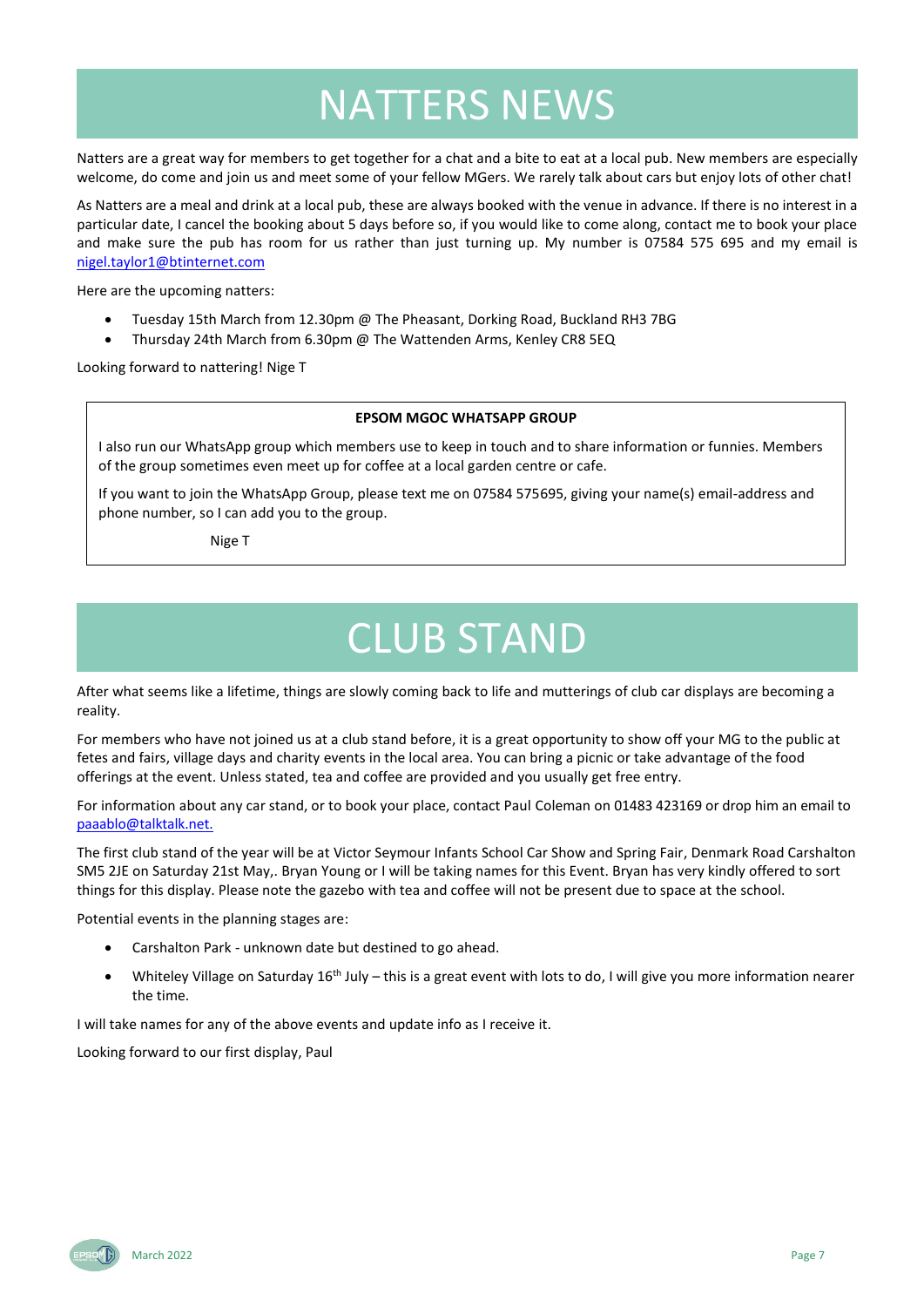## CLUB SPRING WEEKEND 6-9 May

Nigel Taylor is organising a long-awaited weekend away for members to the beautiful Stratford-upon-Avon and surrounding countryside with food, club runs and a boat trip with cream tea included – what more do you need for a weekend?

The trip is from Friday 6<sup>th</sup> to Monday 9<sup>th</sup> May with 3 nights' accommodation in the Charlecote Pheasant Hotel just 5 miles from Stratford-upon-Avon. This AA 3 star hotel is full of character and historic charm. Just a stone's throw from Charlecote Park the former farmhouse boasts its own landscaped gardens and exquisite period furnishings.

Spend a leisurely Friday driving to the hotel to start enjoying your weekend package which includes:

- $\Rightarrow$  Bed & breakfast in ensuite room with flat screen TV, Wi-Fi, toiletries, tea & coffee making facilities
- $\Rightarrow$  Free parking at hotel
- $\approx$  10% off bar prices all weekend
- $\Rightarrow$  Friday evening group dinner in hotel with time for relaxing in the bar
- Saturday Club Run around the North Cotswolds incorporating a 90 minute River Avon cruise from Stratford-upon-Avon just for our members with informative commentary and a cream tea served on board (free parking provided in nearby hotel)
- $\Rightarrow$  Saturday evening wine reception followed by dinner in hotel
- $\Rightarrow$  Sunday Club Run to Warwickshire with dinner back at the hotel in the evening

### All this for only £239 per person

To book, contact Nigel Taylor on 07584 575 695or [nigel.taylor1@btinternet.com.](mailto:nigel.taylor1@btinternet.com) He will send you a booking form with details of how to pay for your weekend.

### **Things to know:**

- There is a £20 supplement for sole occupancy of double room
- Places are limited to a maximum of 36 BOOK EARLY to avoid disappointment
- Payment can be made by cheque, credit/debit card or bank transfer
- The weekend is being arranged through IOW Tours and is protected for details check their [Travel Charter](http://iowtours.uk/trading-charter/) and their [Financial Protection](http://iowtours.uk/financial-protection/)
- An IOW tours representative will be available all weekend for any queries







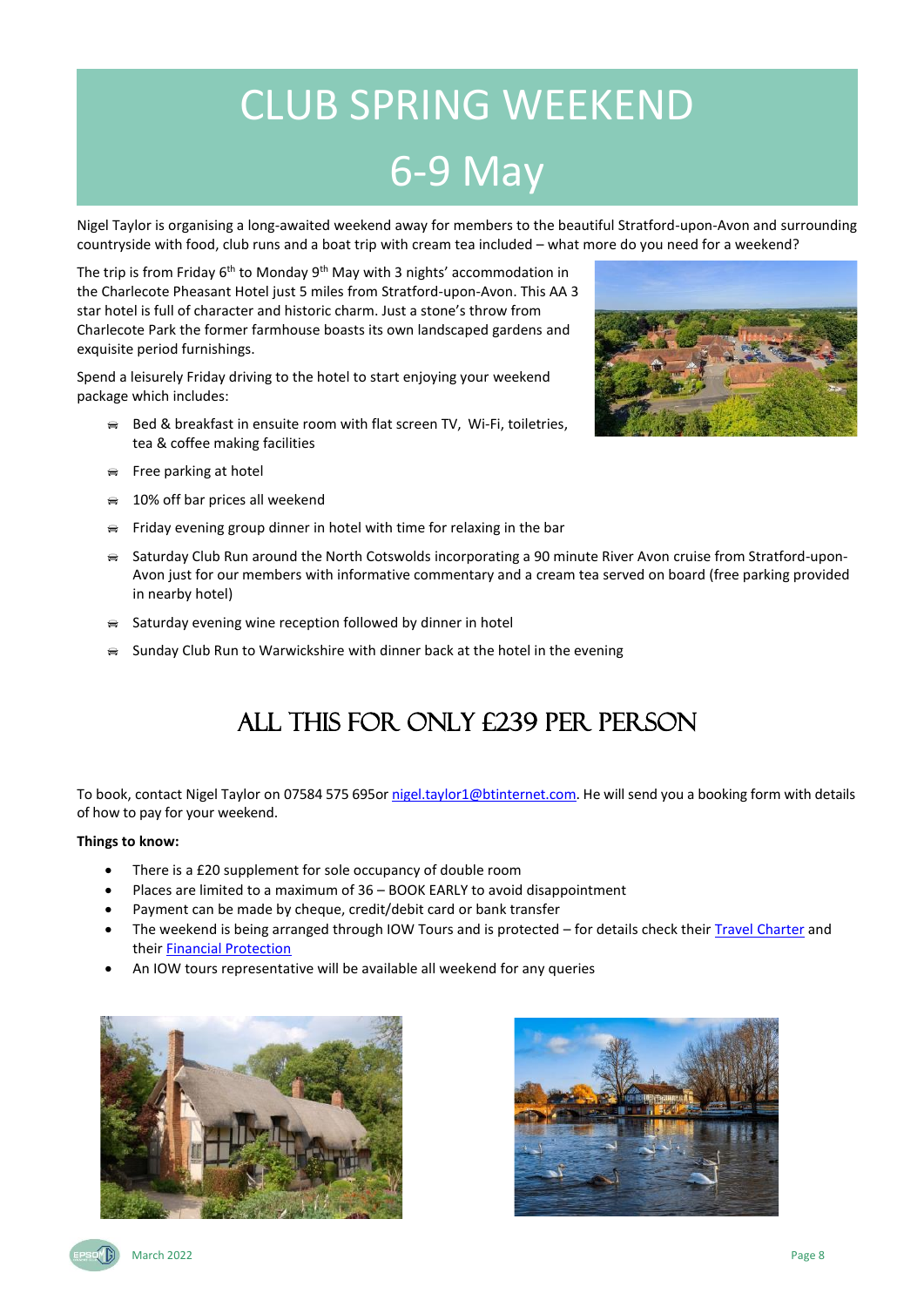## SURREY RUN 2022

I hope that everyone has survived the recent rather severe weather storms which took their toll all over the country. I am looking forward to the better months to come, especially our SURREY RUN on the 17th July when the general conditions should be much more pleasant.

After leaving Bocketts Farm and a journey of about 60 miles, we are fortunate to have a dedicated parking area for all the cars on a large grass area just next to Milestones Museum in Basingstoke, our destination. On our last visit in 2016, the weather was quite warm and just right for our picnics. It was also ideal being just a step away from the main museum entrance, where we had free access all day and we have organised the same arrangement for this year.

I am sure that, after a rather difficult time, everyone is keen to run their classics at events on a more regular basis. This is probably demonstrated by the healthy stream of bookings we have had, even at this early stage.

I have added a booking form at the end of this article giving you all the details.

My very best regards to you all, Nigel



### .........................................................................................................................................................................................................

### SURREY RUN BOOKING FORM

| Name    |  |  |
|---------|--|--|
| Address |  |  |
|         |  |  |
| MG Type |  |  |
| Email   |  |  |

 $\Box$  Cheque for £20 enclosed payable to EPSOM AREA MGOC

 $\square$  Paid £20 by bank transfer to:

| <b>Account Name</b> | Epsom Area MG Owners Club |
|---------------------|---------------------------|
| Account number      | 2046656                   |
| Sort code           | 20 24 61                  |
| Reference           | Surrey Run 22             |

Return with stamped self-addressed envelope to:

Pat Watson, 47 Newlands Way, Chessington, Surrey, KT9 2RW Tel: 020 8397 2008 Email: [patricia@watsonkt9.f9.co.uk](mailto:patricia@watsonkt9.f9.co.uk)

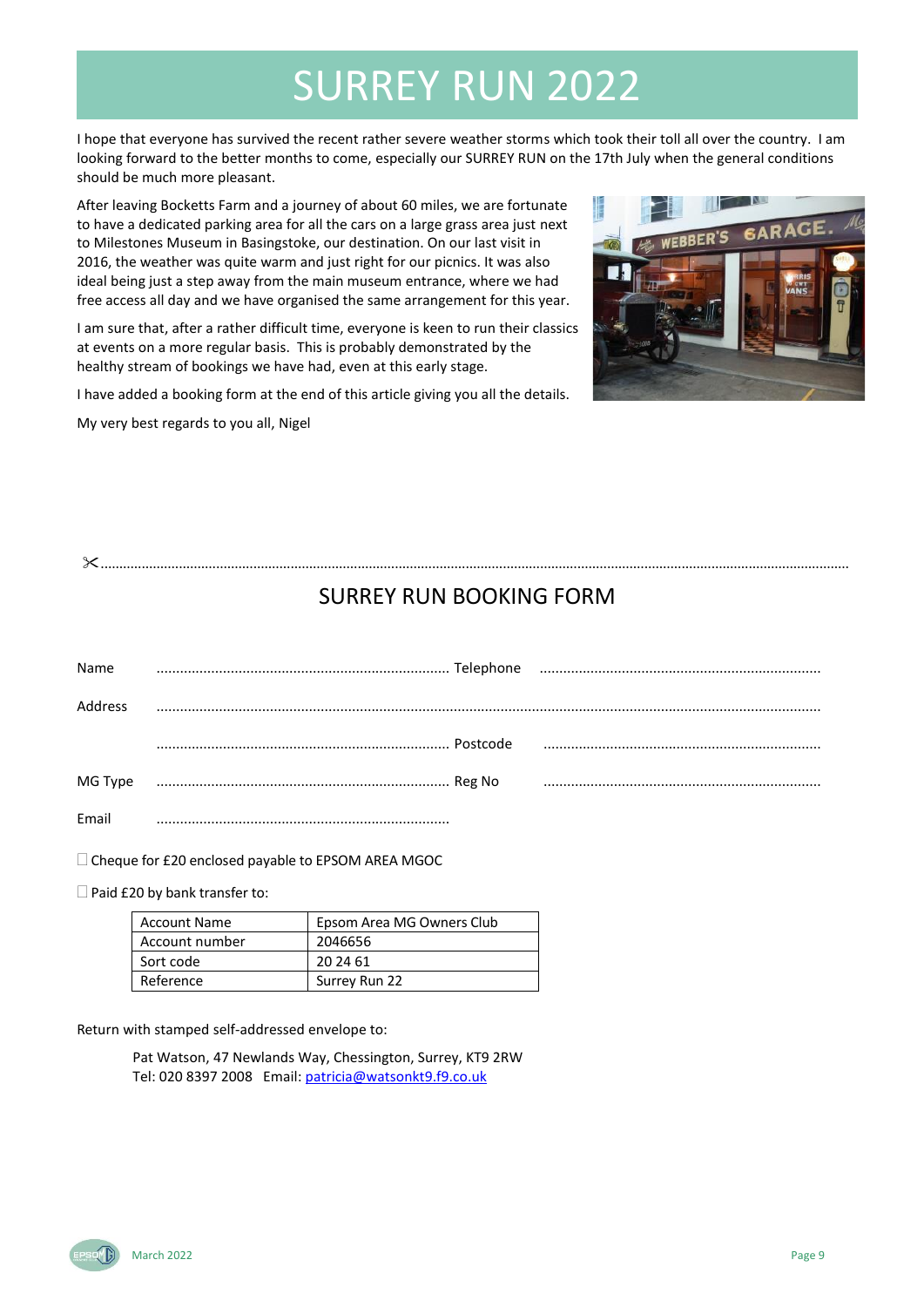## THANK YOU MEMBERS



**Mary Frances Trust** Yesterday at 10:16 · ◎

What a lovely surprise this was! Thank you to The Epsom MG Owners Club for their generous donation & their support. Much appreciated by us all here at MFT, and the donation will be used to continue supporting our clients.

#donation #smallcharity #mentalhealthawareness #MGCars #fundraising #surrey #epsom

Epsom MG Owners Surrey Information Point Whats On in Epsom What's on in Surrey What's On In Leatherhead What's On In Walton on Thames & Weybridge What's On In Dorking What'... See more





...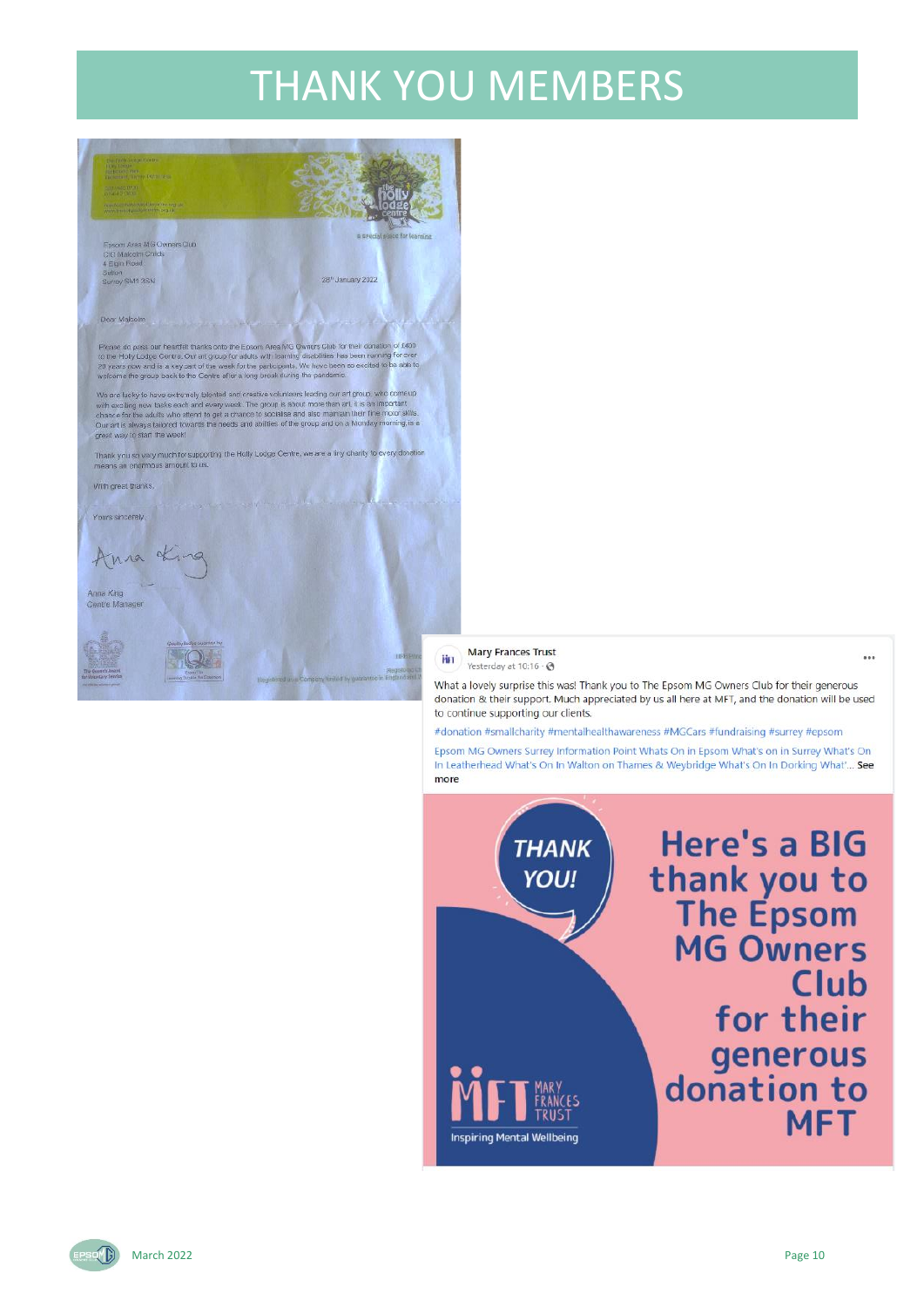### **MEMBERSHIP RENEWAL/APPLICATION**

| <b>MEMBER</b> (Mr/Mrs/Miss/Ms): | <b>Address</b> |
|---------------------------------|----------------|
|                                 |                |
| <b>First Name:</b>              |                |
|                                 |                |
| Surname:                        |                |
|                                 |                |
| PARTNER (Mr/Mrs/Miss/Ms):       | Postcode:      |
|                                 |                |
| <b>First Name:</b>              | Phone:         |
|                                 |                |
| Surname:                        | Mobile:        |
|                                 |                |
| <b>Primary email address:</b>   |                |
|                                 |                |
| Additional email address(es):   |                |
|                                 |                |

We sometimes send out urgent and relevant information by email, so please include your email address(es) and add [mrmrchilds9@gmail.com](file:///G:/My%20Drive/Data/MG/Newsletters/mrmrchilds9@gmail.com) and, for receipt of the newsletter, kimshros@gmail.com to your safe senders list.

Newsletters are usually sent by email containing a link to the file on our website. This keeps our distribution costs down and helps to keep the membership subscription low. If you do not wish to receive it this way, newsletters can be printed in black & white and posted. Tick here if you are unable to receive the newsletter by email.  $\square$ 

| Register of members' MGs - 2022 |             |      |        |            |
|---------------------------------|-------------|------|--------|------------|
| <b>Model</b>                    | <b>Type</b> | Year | Colour | Condition* |
|                                 |             |      |        |            |
|                                 |             |      |        |            |
|                                 |             |      |        |            |
|                                 |             |      |        |            |
|                                 |             |      |        |            |

\*Poor / Average / Excellent / Competition

Please tick if you are willing to join club displays or be put forward for film/photographic work  $\Box$ 

I understand and agree that all the above information will be stored digitally.

Signed .................................................................................................................... Date .........................................................

Please submit cash; a cheque (payable to 'Epsom Area MGOC'); or make a bank transfer in the sum of £10 for, this covers the member and their partner.

Bank Details

| Sort Code                                                                                                       | <b>Account number</b> | <b>Account name</b> |
|-----------------------------------------------------------------------------------------------------------------|-----------------------|---------------------|
| 20-24-61                                                                                                        | 20466565              | Epsom Area MGOC     |
| Please enter your name and "Membership" as the reference, tick the bank transfer box the bottom of the form and |                       |                     |
| email a copy of the bank payment.                                                                               |                       |                     |

Hand your completed form to Malcolm Childs or send to **mrmrchilds9@gmail.com** or 4 Elgin Road, Sutton, SM1 3SN.

For Membership Secretary use but please ticket Bank Transfer if paying this way:<br>Receipt sent  $\square$  Sub Paid  $\square$  Database  $\square$  Bank Transfer  $\square$ Receipt sent  $\square$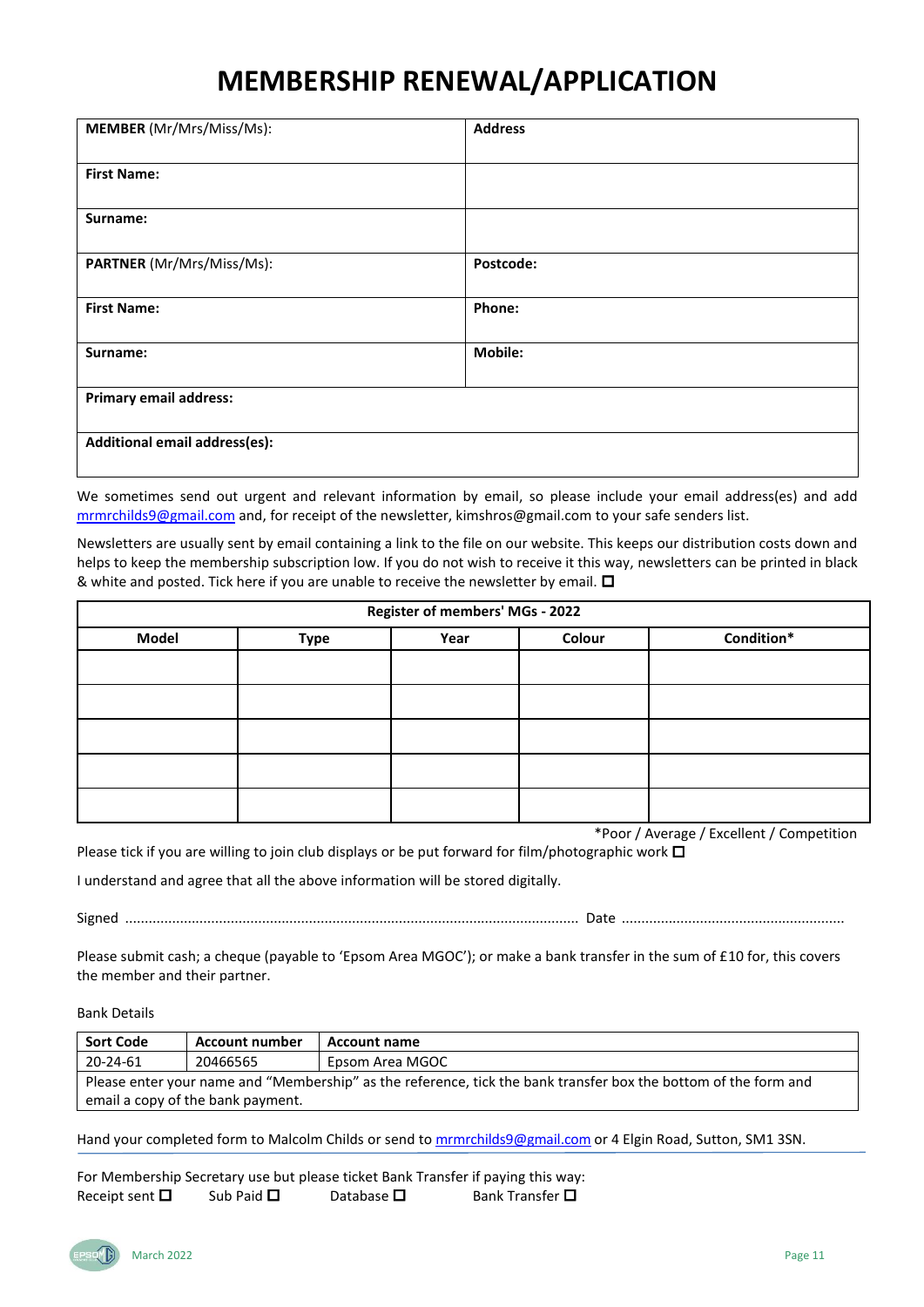## REGALIA

Tony Pearse is the Committee Member responsible for our fabulous Regalia. Sport your Club colours with pride or choose one of our lovely gifts for you, your family or friends. To buy any item, complete the order form below, including the reference number beside the item you want, and email it t[o anthony2444@tiscali.co.uk](mailto:anthony2444@tiscali.co.uk?subject=MG%20Regalia) or hand it to Tony at a Club Nights.





white

### **CAPS £12.50**

BEECHFIELD (BB58) heavy cotton drill with stitched ventilation eyelets, pre-curved peak, fabric strap with tri-glide buckle.

Colour: Black, bottle green, bright royal, classic red, French navy, light grey, natural and white

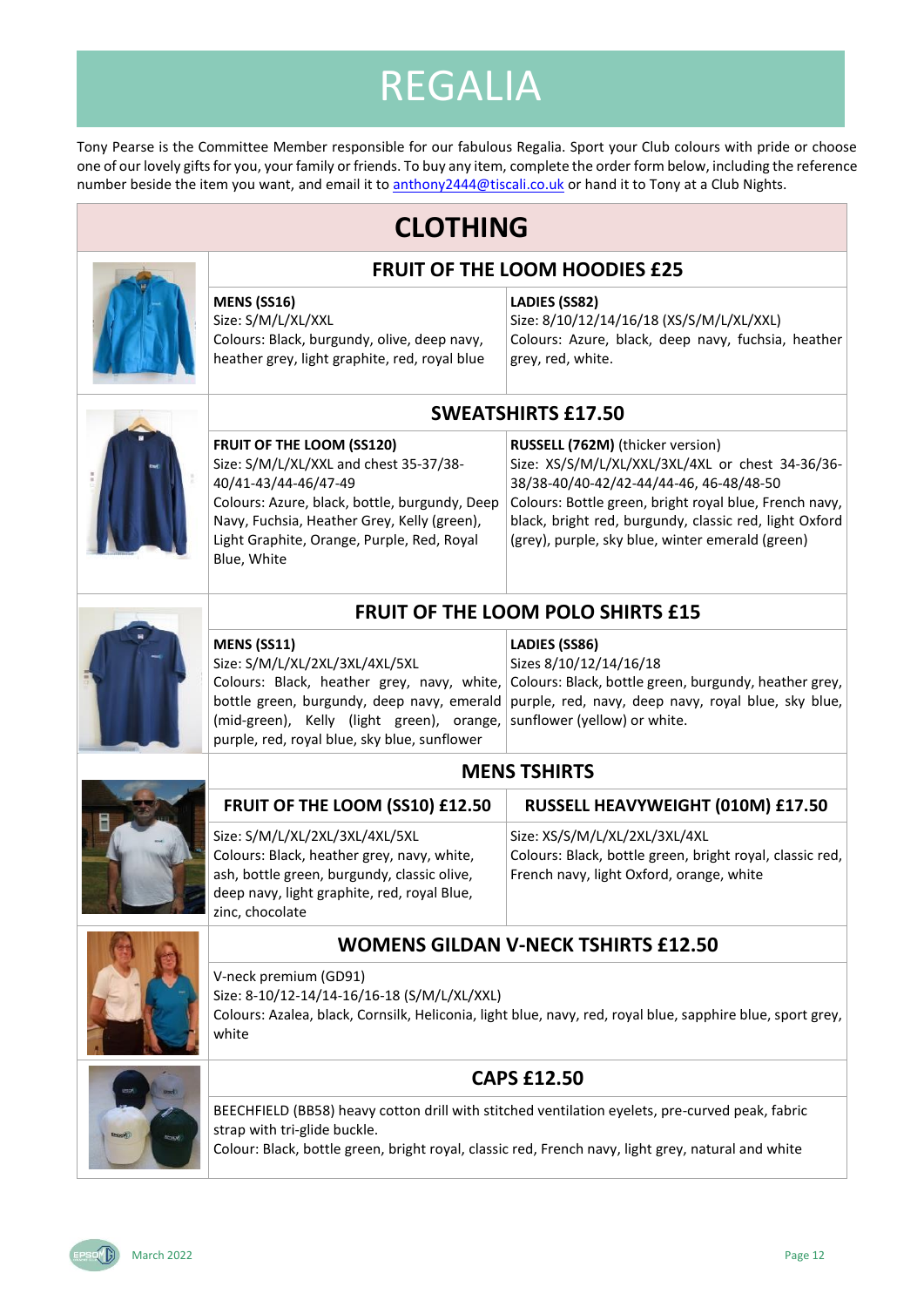### **OTHER ITEMS**

|  | <b>MUMBLES BEAR £15</b>                                                                                                                                                                                                                                                                                                                                                                                       |                                                 |  |  |  |  |
|--|---------------------------------------------------------------------------------------------------------------------------------------------------------------------------------------------------------------------------------------------------------------------------------------------------------------------------------------------------------------------------------------------------------------|-------------------------------------------------|--|--|--|--|
|  | Bears (MM016) are light brown and 30cm (12") tall. They can be ordered beautifully dressed in a<br>coloured jumper, hoodie or t-shirt, embroidered with the famous Epsom MGOC logo. Choose from:<br>Jumper: Cream, baby pink, baby blue, navy, white, red<br>Hoodie: Fuchsia, navy, red, white<br>T-shirt: Fuchsia, navy, red, white, sublimation white, baby blue, bottle green, burgundy, pink<br>$\bullet$ |                                                 |  |  |  |  |
|  | <b>METAL KEYRING £1.50</b>                                                                                                                                                                                                                                                                                                                                                                                    | <b>CREDIT CARD HOLDER £2</b>                    |  |  |  |  |
|  | Keyring with domed decal fob featuring the<br>Epsom Club logo                                                                                                                                                                                                                                                                                                                                                 | Plastic credit card holder with Epsom Club Logo |  |  |  |  |
|  | <b>CAR WINDOW STICKERS 50p</b>                                                                                                                                                                                                                                                                                                                                                                                |                                                 |  |  |  |  |
|  | Not just for the car - why not buy one for home, shed, caravan or camper!                                                                                                                                                                                                                                                                                                                                     |                                                 |  |  |  |  |
|  | <b>PENSE1</b>                                                                                                                                                                                                                                                                                                                                                                                                 |                                                 |  |  |  |  |
|  | Wow your friends and family when you sign your autograph with a stylish club pen!                                                                                                                                                                                                                                                                                                                             |                                                 |  |  |  |  |
|  |                                                                                                                                                                                                                                                                                                                                                                                                               |                                                 |  |  |  |  |

### **REGALIA ORDER FORM**

| NAME:               |                  |  |               |               |              |  |  |
|---------------------|------------------|--|---------------|---------------|--------------|--|--|
| <b>TELEPHONE:</b>   |                  |  | <b>EMAIL:</b> |               |              |  |  |
| <b>ITEM</b>         | <b>REFERENCE</b> |  | <b>SIZE</b>   | <b>COLOUR</b> | <b>PRICE</b> |  |  |
|                     |                  |  |               |               |              |  |  |
|                     |                  |  |               |               |              |  |  |
|                     |                  |  |               |               |              |  |  |
|                     |                  |  |               |               |              |  |  |
|                     |                  |  |               |               |              |  |  |
|                     |                  |  |               |               |              |  |  |
|                     |                  |  |               |               |              |  |  |
|                     |                  |  |               |               |              |  |  |
|                     |                  |  |               |               |              |  |  |
|                     |                  |  |               |               |              |  |  |
|                     |                  |  |               |               |              |  |  |
| <b>TOTAL TO PAY</b> |                  |  |               |               |              |  |  |

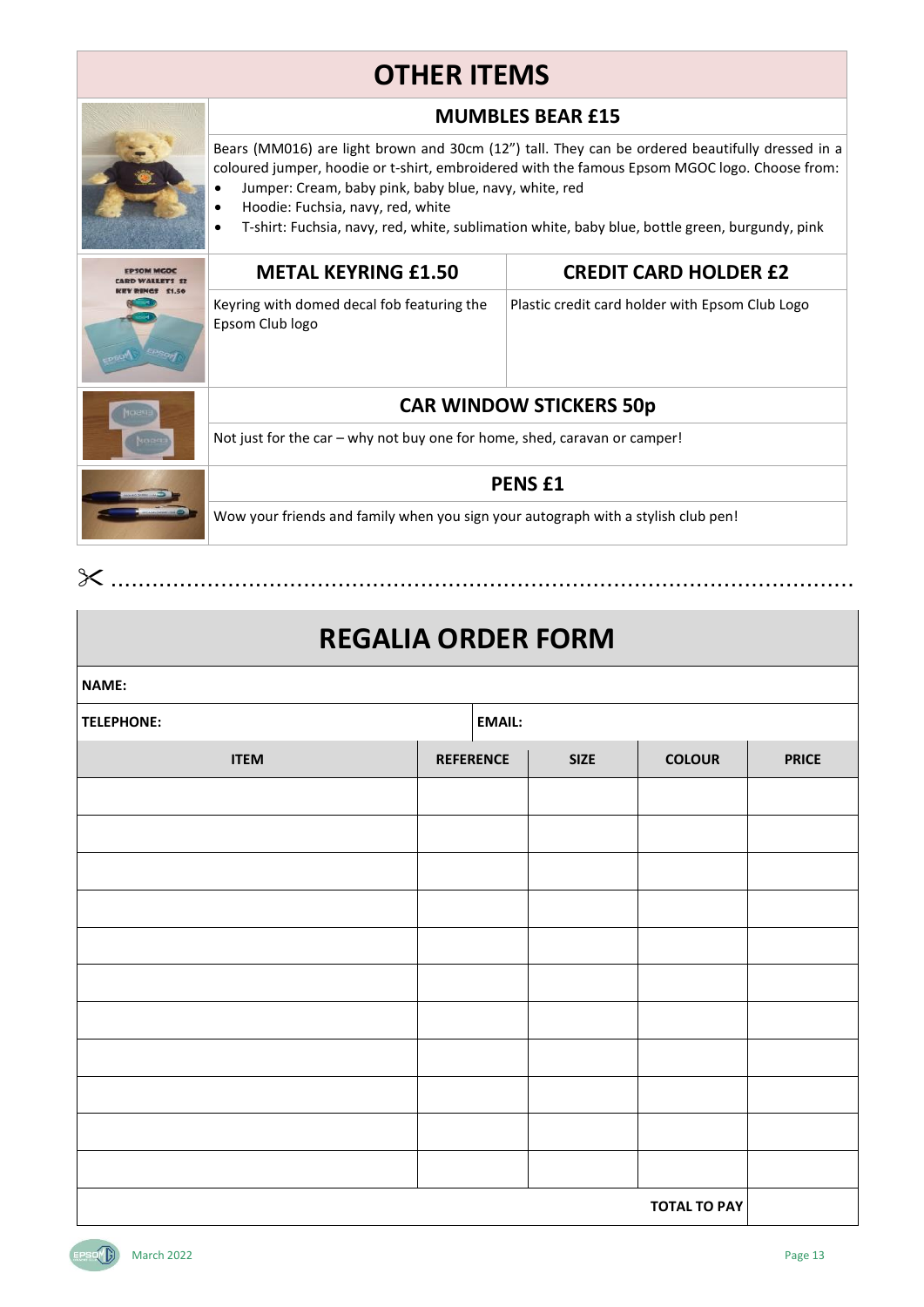## ADS

Private Ads are free to members and will stay in the newsletter for 3 issues unless you request an extension. Contact the Editor - email [kimshros@gmail.com](mailto:kimshros@gmail.com) for entry in the next issue. Inclusion of an advert does not indicate Club endorsement

### **FOR SALE 2003 MG TF 135 2003**

Monogram Black Olive, Champagne Oxford Leather trim. Colour coded hard top and only one of 16 in this colour in the UK.

Mileage 62,275. One careful owner from new. Excellent condition, serviced regularly. MOT October 2021.

It's a unique car as there were only 38 TFs painted in Monogram Black Olive, 20 of these went to Australia, two were exported to Germany and the remaining 16 were UK cars Reluctant sale as one of 4 MGs and garage space is needed.

### **REDUCED TO £3,750**

Contact Dave on 07510 260235 or 020 8393 4614 davidgi75@icloud.com gills75@talktalk.net





### Hillbrow  $\sim$  Swanage  $\sim$  Dorset

A three bedroom family holiday home with amazing views of the Purbeck hills. Visit the much loved seaside town with stunning coastline, sandy beach, railway and historical interest. The perfect getaway to relax, explore or walk a stretch of the Jurassic Coast!

For more information please contact Alison & Caroline

www.hillbrowholidays.co.uk

**WANTED - a**ny old fountain pens and related Items as I collect them. Mike 07976 204560 or 020 8942 0554

### **HOLIDAY APARTMENT IN SOUTHERN CYPRUS**

Modern 2 bedroomed apartment in a small, very quiet complex (30 apartments) with a communal swimming pool and jacuzzi. For photos & info. se[e www.airbnb.co.uk/rooms/19981868](http://www.airbnb.co.uk/rooms/19981868) To book, with MGOC Epsom discount, or for further information please contact **Ian Robinson** on 07973 409 175 o[r ian.iwr@mail.com](mailto:ian.iwr@mail.com)



### **CANINE PARTNERS STAMP APPEAL**

Canine Partners is running an ongoing Stamp Appeal to raise funds for the first year of puppy training (£5000 each). If Members would like to help them achieve their goals, Eric will take any postage stamps and send them to Canine Partners on behalf of Epsom Area MGOC or they can also be sent directly to Canine Partners – you can find more information on their website by [clicking here.](https://caninepartners.org.uk/get-involved/fundraising/recycle-used-postage-stamps/)